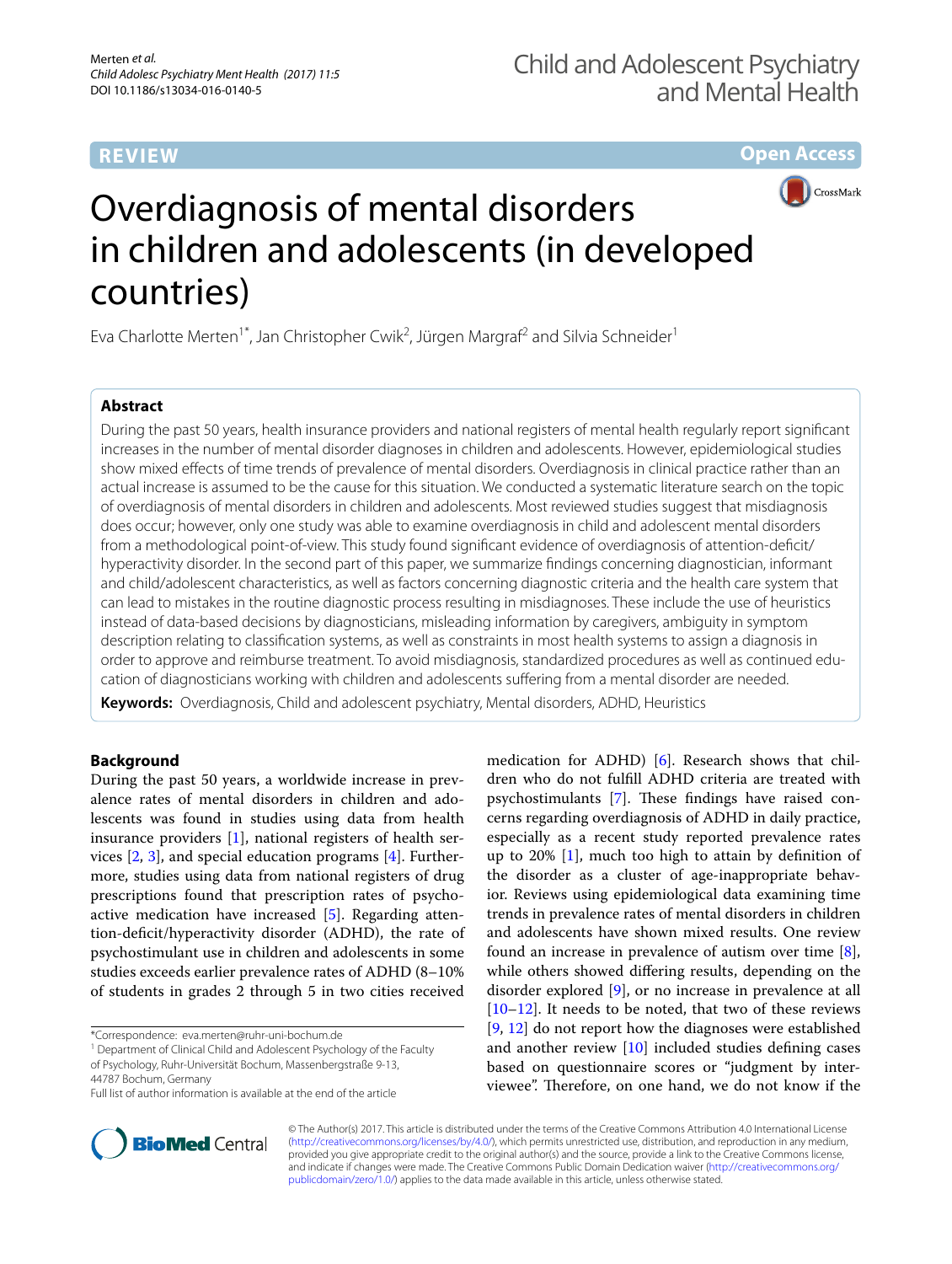reported time trends of prevalences of mental disorders in the general population truly reflect only the cases fulfilling diagnostic criteria for mental disorders. On the other hand, we know that the number of children and adolescents diagnosed with and treated for mental disorders has skyrocketed over the past decades. At the same time, underdiagnosis and undertreatment represent serious problems. The World Health Report published 2001 by the World Health Organization [[13\]](#page-9-11) showed that many countries lack sufficient mental health resources and sometimes mental health policy altogether. Although underdiagnosis represents a serious problem, with children and adolescents not getting the help they need, this paper focuses on the overdiagnosis of mental disorders.

Various explanations, as well as their combinations, might be responsible for this phenomenon: (1) Growing awareness of mental disorders and an accompanying reduction in stigmatization could lead to greater health care utilization. Children and adolescents, who remained underdiagnosed in the past, might receive a correct diagnosis and treatment today. (2) Improved diagnostic procedures may have led to better identification of mental disorders. (3) Changes in diagnostic criteria lead to reduced thresholds for a diagnosis, resulting in increases in prevalence rates following each published version of the Diagnostic and Statistical Manual of Mental Disorders (DSM) for ADHD [\[14–](#page-9-12)[16\]](#page-9-13) and autism spectrum disorder (ASD) [\[8](#page-9-7)]. (4) Diagnosticians may not strictly adhere to diagnostic criteria. Instead, their clinical judgment is affected by heuristics and biases.

Examining the hypothesis of overdiagnosis in mental disorders reveals a diagnostic dilemma unique to mental disorders. Unlike somatic disorders, mental disorders cannot be detected by genetic, neuronal, or physiological correlates. Rather, they compose of a research-supported consensus of expert-defined clusters of feelings and behaviors described in diagnostic manuals like DSM or the International Classification of Diseases (ICD). Hence, research concerning diagnostic accuracy is based on research on reliability, since mental disorders lack external criteria for examining validity.

Therefore, it is difficult to examine the hypothesis of overdiagnosis as an explanation for the increase in prevalence rates. As stated above, it remains uncertain whether a given diagnosis is "true". It can only be examined if the diagnostician adhered strictly to the diagnostic criteria. We, therefore, define overdiagnosis as assignment of a diagnosis, although diagnostic criteria were not met. Furthermore, *false*-*positive* cases must occur more often than *false*-*negative* cases, where a diagnosis is not given although diagnostic criteria are fulfilled [\[17\]](#page-9-14).

Research concerning overdiagnosis or factors that influence diagnosis in children and adolescents is sparse, while some disorders are more researched than others. Overdiagnosis and overmedication in ADHD receives broad attention and is widely researched; most studies found in our literature search dealt with ADHD. Some investigations also focused on bipolar disorder (BD), ASD, psychotic disorders, anxiety disorders, learning disorders, and mental disorders in children and adolescents in general.

In the present paper, we address (1) the topic of overdiagnosis by conducting a systematic literature search and reporting evidence for or against overdiagnosis and (2) summarize research concerning factors that might cause misdiagnoses in child and adolescent mental disorders.

# **Evidence for overdiagnosis of mental disorders in children and adolescents**

We conducted a systematic search of literature using Medline, PsychINFO, PubMed, and Web of Science in April 2014, with the following keywords: child, youth, adolescent, psychology, psychiatry, overdiagnosis, falsepositive, misdiagnosis.

Studies were eligible for inclusion if they: (1) included children or adolescents; (2) investigated mental disorders; (3) presented the results of peer-reviewed research; (4) and examined diagnostic accuracy, for example, via re-evaluation of diagnoses or diagnostic agreement.

Case studies, theses and dissertations, papers not published in peer-reviewed journals, and trials published in languages other than English or German, as well as papers examining false-positives in questionnaires used for screening purposes or studies concerning questionnaire validations were excluded. A multi-step selection strategy was used (see Fig. [1\)](#page-2-0). First, duplicate studies were excluded. Then, titles and abstracts of all studies were screened for inclusion and exclusion criteria. When we were in doubt whether a study would meet the inclusion criteria, it was included in the next stage.

For the second part of this article, selected studies of high quality or reviews were chosen from the previously excluded papers. Thus, while the first part is a systematic review, the second part of the paper presents a non-systematic overview.

Studies found in the literature search varied in their capacity to confirm overdiagnosis. Table  $1$  shows the main characteristics of the studies and main results with respect to overdiagnosis. To examine the hypothesis of overdiagnosis, the first group of studies (see Table [1\)](#page-3-0) reevaluated diagnoses, either by evaluating earlier diagnosis or by following the long-term stability of diagnoses that are by definition profound and should not change dramatically, like autism. These studies compared the diagnoses of psychiatric inpatients [\[18](#page-9-15)[–23\]](#page-9-16), diagnoses made at intake to outpatient clinics [\[24](#page-9-17), [25\]](#page-9-18) or diagnoses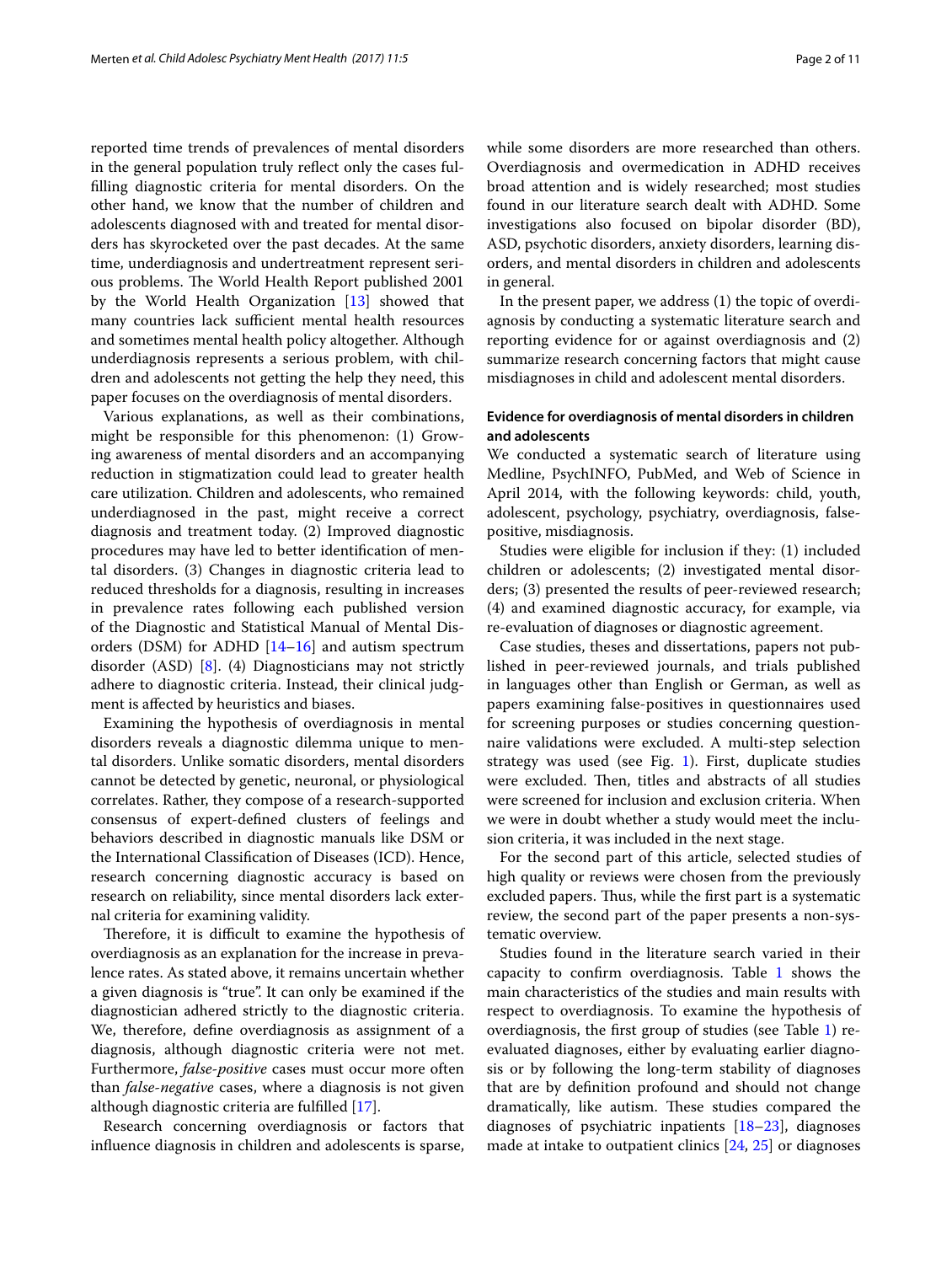

<span id="page-2-0"></span>made by mental health professionals [\[26–](#page-9-19)[31\]](#page-10-0) with diagnoses based on a strict application of diagnostic criteria for example by the use of a clinical (semi-)structured interview. Studies concerning mental disorders in general in children and adolescents [\[22](#page-9-20), [24,](#page-9-17) [25,](#page-9-18) [28](#page-9-21)] found very low agreement for individual diagnoses between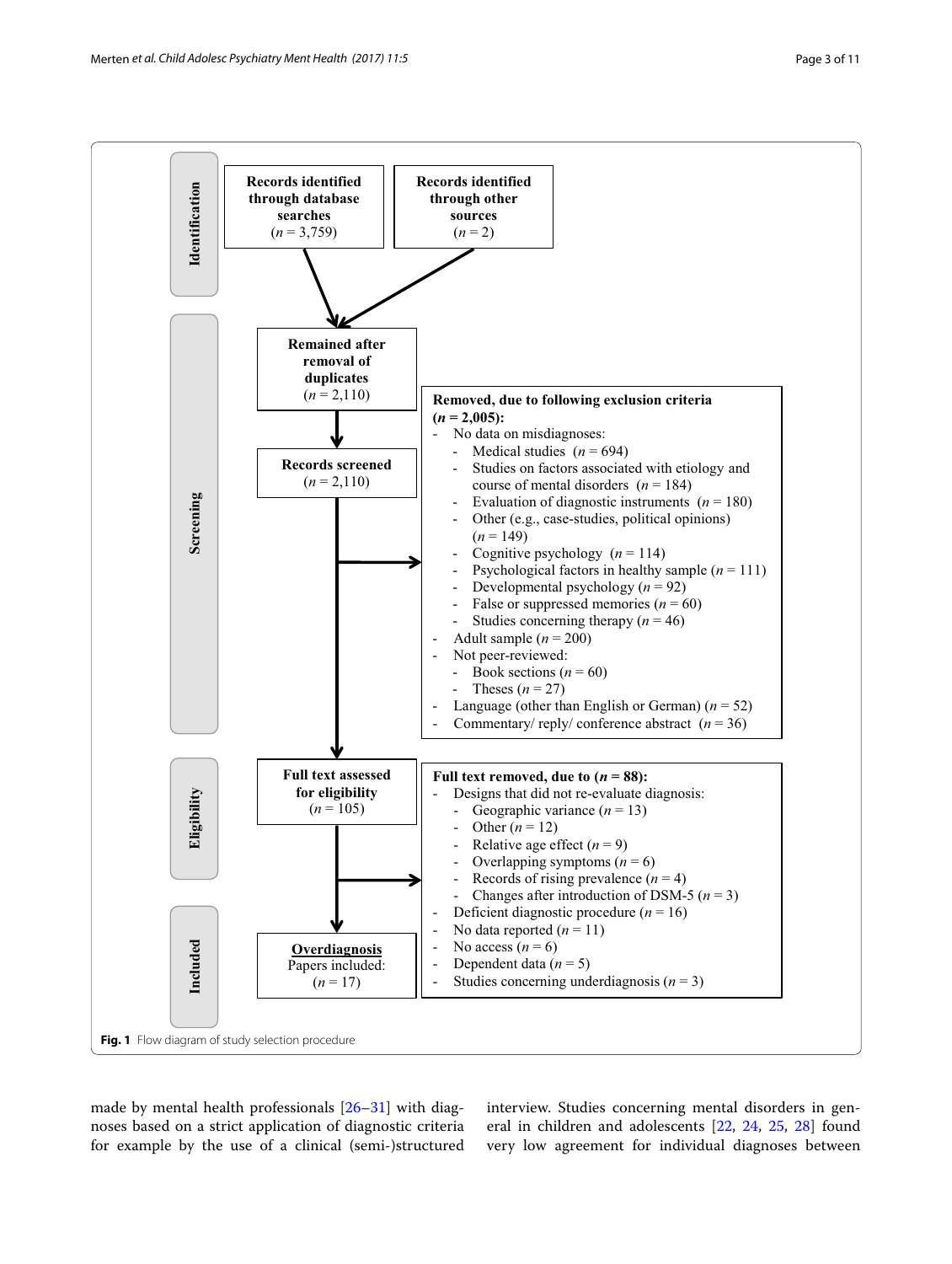<span id="page-3-0"></span>

| Table 1 Studies evaluating overdiagnosis                                                            |                                 |                                    |                                                                                                                                                           |                                                                                                                                                                                                                                  |
|-----------------------------------------------------------------------------------------------------|---------------------------------|------------------------------------|-----------------------------------------------------------------------------------------------------------------------------------------------------------|----------------------------------------------------------------------------------------------------------------------------------------------------------------------------------------------------------------------------------|
| Author(s) (year)                                                                                    | Diagnosis                       | z                                  | Study                                                                                                                                                     | Result                                                                                                                                                                                                                           |
| First group of studies: re-evaluating former diagnoses<br>Chilakamarri and Filkowski (2011)<br>[26] | ADHD, BD, MDD (DSM-IV)          | $n = 64$ patients (age 7-18)       | intake in a community primary care<br>Re-evaluation of former diagnoses at<br>mental health setting                                                       | Overdiagnosis of ADHD, underdiagno-<br>sis of BD, over- and underdiagnosis<br>of MDD                                                                                                                                             |
| Cotugno (1993) [27]                                                                                 | ADHD (DSM-III-R)                | $n = 92$ patients (age 5-14)       | Re-evaluation of former diagnoses at<br>intake in a specialized ADHD clinic                                                                               | 22% of former ADHD-cases were given<br>a primary diagnosis of ADHD, 37% a<br>secondary diagnosis of ADHD                                                                                                                         |
| Ezpeleta et al. (1997) [24]                                                                         | DSM-III-R diagnoses             | $n = 137$ patients (age 6–17)      | an outpatient clinic and diagnoses<br>generated diagnoses at intake in<br>given after a clinical interview<br>Agreement between clinician-                | Low to moderate agreement                                                                                                                                                                                                        |
| Jensen and Weisz (2002) [25]                                                                        | DSM-III-R diagnoses             | $n = 245$ patients (age 7-17)      | an outpatient clinic and diagnoses<br>generated diagnoses at intake in<br>given after a clinical interview<br>Agreement between clinician-                | Low agreement, more diagnoses after<br>clinical interview                                                                                                                                                                        |
| Krasa and Tolbert (1994) [18]                                                                       | BD (DSM-III-R)                  | $n = 53$ patients (age 13-18)      | charge from an inpatient psychiatric<br>Re-evaluation of diagnoses after dis-<br>service                                                                  | 28.3% received an other diagnosis after<br>duct disorder, ADHD, developmental<br>disorder, schizophreniform disorder,<br>re-evaluation (MDD, organic mood<br>posttraumatic stress disorder, con-<br>receptive language disorder) |
| Lewczyk et al. (2003) [28]                                                                          | categories<br>DSM-IV diagnostic | $n = 240$ patients (age 6-18)      | Agreement between discharge diag-<br>noses generated by county mental<br>health providers and diagnoses<br>given after a clinical interview               | higher prevalence of ADHD, disruptive<br>behavior disorder and anxiety disor-<br>higher prevalence of mood disorders<br>ders based on clinical interview;<br>based on clinical diagnoses<br>Low overall agreement;               |
| McClellan et al. (1993) [19]                                                                        | Psychotic disorders (DSM-III-R) | $n = 39$ patients (age 7-17)       | an inpatient psychiatric clinic after<br>Re-evaluation of diagnoses given at<br>$m = 3.9$ years                                                           | of schizophrenia, 66% mood disorder,<br>Diagnoses changed at follow up: 46%<br>40% personality disorder                                                                                                                          |
| McKenna et al. (1994) [29]                                                                          | Schizophrenia (DSM-III-R)       | $n = 71$ patients (age 8-18)       | Re-evaluation of diagnoses given at<br>major academic centers                                                                                             | 73% received a diagnosis other than<br>schizophrenia after evaluation                                                                                                                                                            |
| Pogge et al. (2001) [20]                                                                            | BD (DSM-IV)                     | $n = 29$ patients (age mean 15.18) | assessment, involving structured<br>Agreement between clinical chart<br>tient clinic and research-quality<br>diagnoses at psychiatric inpa-<br>interviews | 79% of research-quality diagnoses con-<br>40% of clinical chart diagnoses con-<br>firmed by research-quality assess-<br>firmed by clinical-chart diagnoses<br>ment                                                               |
| Safer (1995) [21]                                                                                   | DSM-III-R diagnoses             | $n = 82$ youth patients            | Comparison between inpatient and<br>subsequent outpatient diagnoses                                                                                       | mood-disorder diagnosis, outpatient:<br>mostly disruptive behavior disorders<br>Low agreement, inpatient: mostly                                                                                                                 |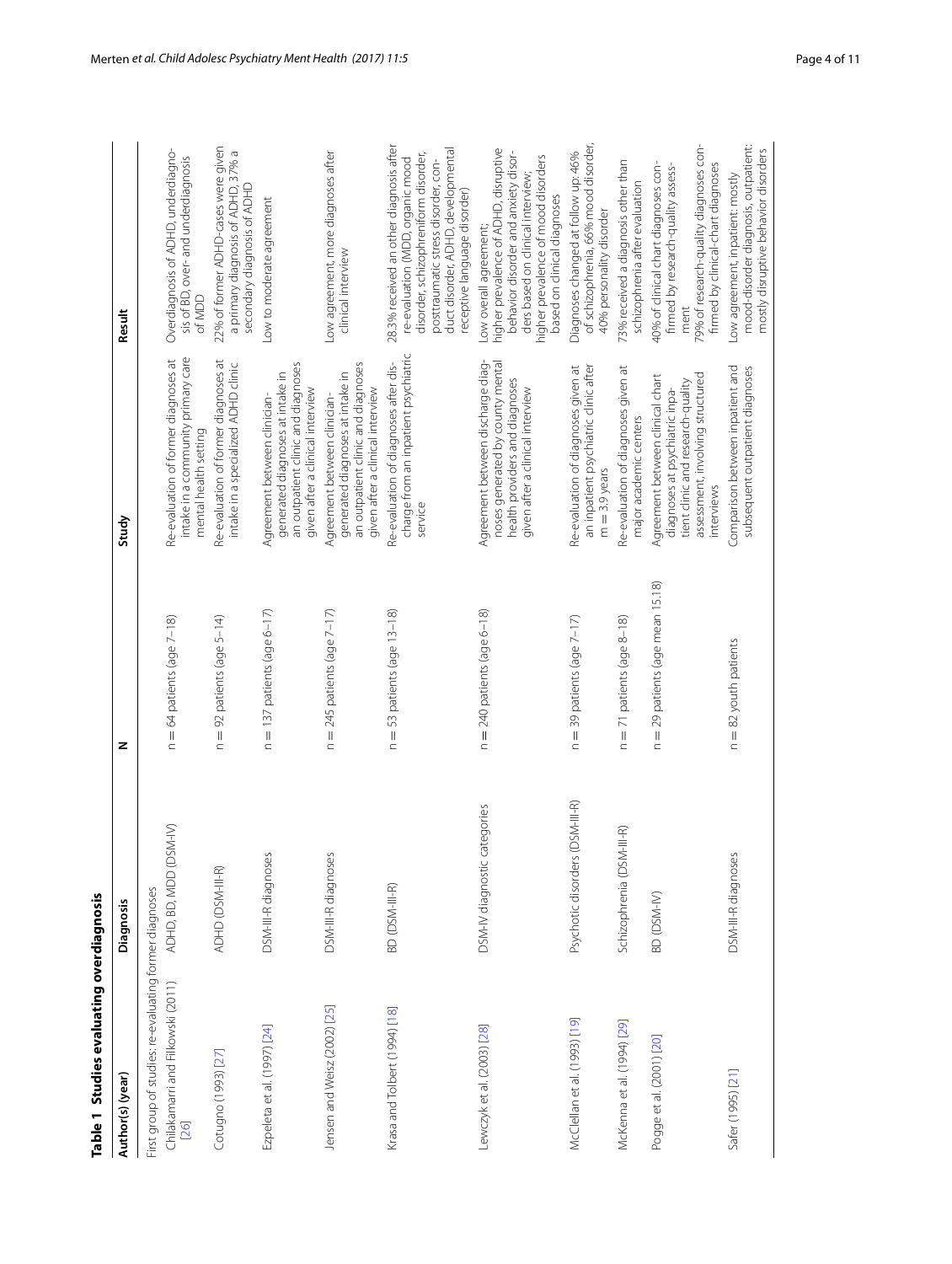| Table 1 continued                                                                              |                                             |                                                                                                                                 |                                                                                                                                                                                                                                                                                                                      |                                                                                                                                                                                                                                      |
|------------------------------------------------------------------------------------------------|---------------------------------------------|---------------------------------------------------------------------------------------------------------------------------------|----------------------------------------------------------------------------------------------------------------------------------------------------------------------------------------------------------------------------------------------------------------------------------------------------------------------|--------------------------------------------------------------------------------------------------------------------------------------------------------------------------------------------------------------------------------------|
| Author(s) (year)                                                                               | Diagnosis                                   | z                                                                                                                               | Study                                                                                                                                                                                                                                                                                                                | Result                                                                                                                                                                                                                               |
| Sevin et al. (2003) [30]                                                                       | DSM-IV diagnoses                            | n = 150 adolescents (age 11-19) with<br>developmental disabilities                                                              | Comparison between pre-admission<br>diagnoses and diagnoses made in<br>serving adolescents with a devel-<br>opmental disability and a mental<br>a dual diagnosis treatment unit,<br>disorder                                                                                                                         | disorders after re-evaluation, more Tic<br>Less externalizing, psychotic and mood<br>and substance related disorders                                                                                                                 |
| Vitiello et al. (1990) [22]                                                                    | DSM-III diagnoses                           | $n = 46$ patients (age 6-13)                                                                                                    | Agreement between chart diagnoses<br>discharge by reviewing all relevant<br>in a child psychiatry inpatient unit,<br>information regarding the child's<br>diagnoses given after structured<br>clinical interviews with the child<br>and the patient's parents and<br>review diagnoses given after<br>psychopathology | structured interview diagnoses in 1/3<br>Agreement between review-diagnoses<br>Structured interview (children): 69%<br>Structured interview (parents): 87%<br>Disagreement between chart and<br>and chart diagnoses: 67%<br>of cases |
| Werry et al. (1991) [23]                                                                       | $(DSM-III-R)$<br>Psychotic disorders        | $n = 61$ patients (age 7-17)                                                                                                    | Re-evaluation of former diagnosis<br>after $m = 5$ years                                                                                                                                                                                                                                                             | 55% of bipolar diagnoses at follow up<br>had a former diagnosis of schizo-<br>phrenia                                                                                                                                                |
| Wiggins et al. (2012) [31]                                                                     | ASD (DSM-IV-TR)                             | $n = 1392$ child patients                                                                                                       | health records in surveillance years<br>Analysis of data from education and<br>2000 and 2006                                                                                                                                                                                                                         | disorder or other specific develop-<br>4% changed in classification to non-<br>ASD (mostly to language delay or<br>mental delay)                                                                                                     |
| Wittchen et al. (1998) [32]                                                                    | Agoraphobia (DSM-IV)                        | $n = 173$ patients (age $14-24$ )                                                                                               | Re-evaluation of structured interview<br>diagnosis by clinical psychologists                                                                                                                                                                                                                                         | Agoraphobia diagnosis was confirmed<br>received specific phobia diagnoses<br>in 13.9% of cases; mostly patients<br>after re-evaluation                                                                                               |
| Woolfenden et al. (2012) [33]                                                                  | ASD (DSM-III-DSM-IV-TR, ICD-9,<br>$[CD-10]$ | n = 1466 child patients                                                                                                         | Review of 23 studies concerning<br>stability of ASD diagnoses                                                                                                                                                                                                                                                        | Moving out of the ASD spectrum at fol-<br>low up with a former autistic disorder<br>Baseline age <3 years: 0-30% (0-53%)<br>Baseline age 3-5 years: 0-20% (0-5%)<br>Baseline age >5 years: 0-16% (0-23%)<br>diagnosis (other ASD)    |
| Second group of studies: designs able to prove overdiagnosis<br>Bruchmüller et al. (2012) [34] | ADHD (DSM-IV, ICD-10)                       | n = 463 German child and adoles-<br>cent psychotherapists                                                                       | Evaluating case-vignettes fulfilling/<br>not fulfilling criteria of ADHD                                                                                                                                                                                                                                             | not diagnosed with ADHD although<br>criteria were not fulfilled vs. 7.0%<br>16.7% diagnosed ADHD, although<br>criteria were fulfilled                                                                                                |
|                                                                                                |                                             | ADHD attention-deficit/hyperactivity disorder, ASD autism spectrum disorder, BD bipolar disorder, MDD major depressive disorder |                                                                                                                                                                                                                                                                                                                      |                                                                                                                                                                                                                                      |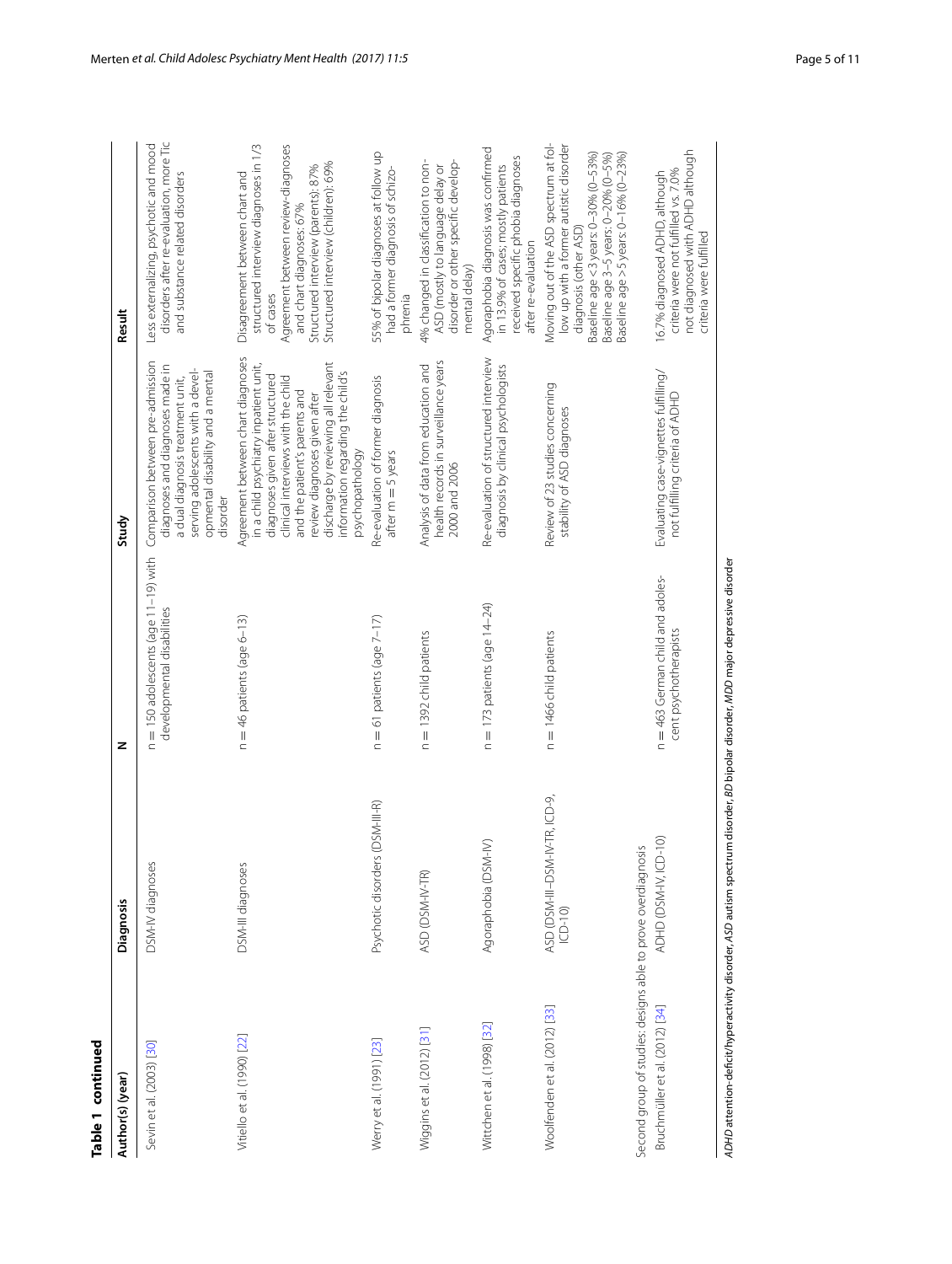clinician-generated and interview-generated diagnoses, respectively, for inpatient and subsequent outpatient diagnoses [\[21](#page-9-26)] or between pre-admission diagnoses and diagnoses made in a specialized diagnostic and treatment center for patients with developmental disabilities [\[30](#page-9-27)]. In the study by Jensen and Weisz [\[25](#page-9-18)], reevaluation resulted in a higher number of diagnoses than formerly assigned by clinicians. This seems to speak against the hypothesis of overdiagnosis in every-day clinical routine. Two other studies reported higher prevalence of mood disorder diagnoses in inpatient-diagnoses, although re-evaluation via clinical interview [[28](#page-9-21)], respectively, subsequent outpatient-diagnoses [\[21](#page-9-26)] showed a higher prevalence of ADHD and disruptive behavior disorders. All other studies dealt with the reevaluation of particular disorders like ADHD [[26,](#page-9-19) [27\]](#page-9-22), BD [\[18](#page-9-15), [20](#page-9-25)], psychotic disorders [\[19](#page-9-23), [23](#page-9-16), [29\]](#page-9-24) or agoraphobia [\[32](#page-10-1)] in children and adolescents. In these studies, a substantial number of children and adolescents lost their former practitioner-generated diagnoses after reevaluation. Wiggins et al. [\[31](#page-10-0)] analyzed data on the stability of ASD diagnoses. They found that only 4% changed to non-ASD diagnoses. In contrast, Woolfenden et al. [\[33](#page-10-2)] reviewed 23 studies examining the stability of diagnoses of autism. While 85–88% kept their diagnosis of ASD, stability for Asperger syndrome or ASD (not otherwise specified) was significantly lower with 14–61% keeping their diagnosis unchanged at follow-up.

At first glance, these studies seem to confirm overdiagnosis, as diagnoses were changed after re-evaluation, indicating that diagnoses were given although criteria were not met. However, it remains unclear if there were more false-positive than false-negative diagnoses, therefore, there is no clear proof for overdiagnosis. Further it remains unclear at which point in the diagnostic process the errors took place. It could be that diagnosticians assigning the initial diagnoses lacked important information. Just as well, diagnosticians might have had all relevant information, but made false interpretations. However, if the diagnostic decisions of raters who are provided with all relevant information for a diagnosis are compared, possible mistakes could be traced back to the decision-making process and explicit proof of overdiagnosis would so be provided. Our literature search found only one study using such a study design (see Table [1\)](#page-3-0).

Bruchmüller et al. [\[34](#page-10-3)] sent case vignettes describing a child fulfilling or not fulfilling diagnostic criteria for ADHD to 473 child and adolescent psychotherapists and asked them to indicate which diagnosis they would assign. In total, eight case vignettes differing by diagnostic status and gender of the child were used. In total 16.7% of psychotherapists diagnosed ADHD although diagnostic criteria were not fulfilled. Only 7% gave no diagnosis, although the case vignette fulfilled diagnostic criteria for ADHD. Therefore, there were significantly more false-positive than false-negative diagnoses, which can be seen as proof of overdiagnosis of ADHD in this study.

Further, ADHD was diagnosed two times more often in the boy-version of the case vignettes, reflecting a common finding in ADHD research that more males are diagnosed with ADHD than females. Similar to findings concerning the time trends in prevalence of mental disorders mentioned above, there is a difference between clinical data, with male to female ratios between 5:1 and 9:1, and epidemiological data with ratios of approximately 3:1 [[35\]](#page-10-4). The differences in symptom expression of this disorder between boys and girls could lead to an easier detection of boys with ADHD [[35\]](#page-10-4). Bruchmüller et al. [[34](#page-10-3)] assumed further, that the diagnostic decision of raters is influenced by representativeness heuristics. That is, as more boys than girls are affected by ADHD, boys with ADHD-like symptoms are seen as more similar to prototypical ADHD cases. Therefore, diagnosticians may neglect the base rate of ADHD and the correct application of diagnostic criteria in favor of a so-called rule of thumb.

The use of heuristics in the diagnostic process is one possible explanation for the observed differences between clinical and epidemiological data in mental disorders. Further, these studies show that diagnosticians are prone to making mistakes in the decision-making process. While the literature search detected only few studies specifically examining overdiagnosis, we identified a number of studies which suggest that misdiagnosis does occur. Due to their respective study designs, these studies cannot contribute to the question whether more false positive than false negative diagnoses occur and therefore cannot shed light on the question of overdiagnosis. However, by identifying factors influencing the diagnostic process, they can indicate how to reach more reliable diagnostics. In the second part of this article, we summarize this topic by referring to reviews or selected original studies of high quality.

# **Factors that might cause misdiagnoses in child and adolescent mental disorders**

Factors that influence diagnosis can be assigned to two steps of the diagnostic process. First, information concerning the behavior and feelings of a patient need to be assessed. Different to mental disorders in adults, mental disorders in children are established using a multiinformant approach. Thus, not only the child but also the parents and other important caregivers (e.g., teachers) are asked for a description of the child's behavior. Second, the diagnostician must decide whether the gathered information point to a diagnosis. The process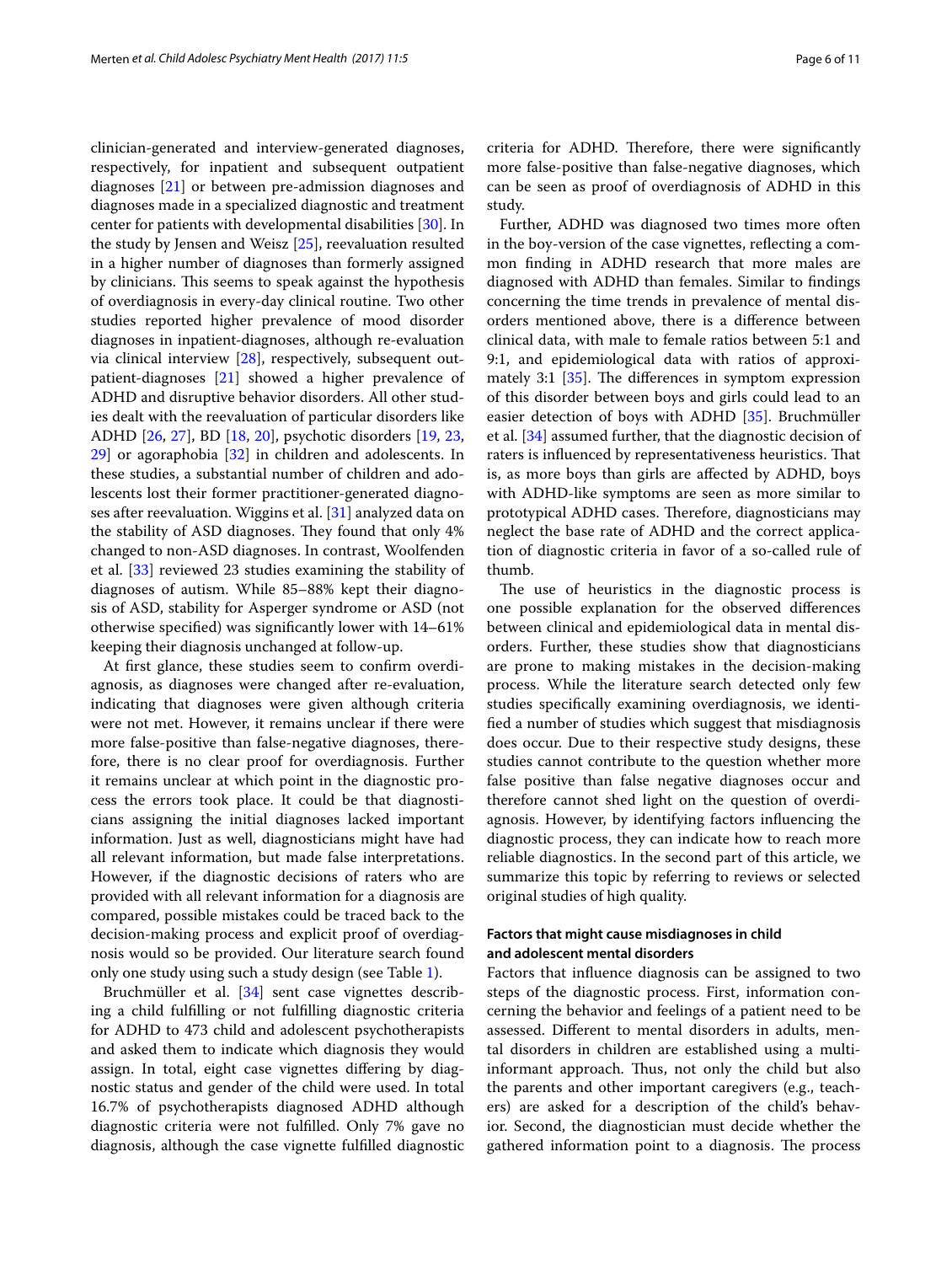of information gathering is prone to mistakes due to factors concerning the informant. The diagnostic decisionmaking process can be influenced by multiple factors, for instance by the characteristics of the diagnostician, the diagnostic criteria or the health care system in question.

## **Information gathering**

## *Influence of factors concerning the informant*

In their assessment of information, diagnosticians depend on the description of symptoms by the respective informant. Like diagnosticians, also informants are prone to heuristics, illustrated by two studies asking teachers to describe children's behavior. Teachers viewed videotapes of child actors engaging in normal behavior, behavior typically seen in ADHD or oppositional defiant disorder [\[36,](#page-10-5) [37\]](#page-10-6). Teacher ratings of hyperactivity were higher for child actors who showed oppositional behavior than for those showing 'normal' behavior. Independent raters rated the two videotapes equally concerning hyperactivity, pointing to a halo effect. The halo effect is a cognitive bias where factors that seem important for a decision influence all other information taken into consideration in the decision-making process. Further, Jackson and King [\[37](#page-10-6)] found that hyperactivity ratings for a male child actor showing oppositional behavior were significantly higher than ratings for a female child actor. This demonstrates the tendency to overrate male externalizing behavior, which was confirmed by Bruchmüller et al. [\[34](#page-10-3)].

Parents as informants may also be vulnerable to biases and the use of heuristics. Weckerly et al. [\[38](#page-10-7)] found that caregivers with higher levels of education tend to endorse more inattention-symptoms of ADHD, while endorsement of hyperactivity-symptoms was shown to be unrelated to the educational level of the informant. Further, maternal psychopathology in some studies was found to be associated with higher ratings of psychopathology by mothers in their children, compared to teacher ratings [[39\]](#page-10-8), ratings of healthy counterparts, and self-report of the 14-year-old offspring [[40](#page-10-9)].

Additionally, some studies found that children and adolescents with externalizing disorders can show a so-called positive illusory bias (PIB)  $[41]$ . That is, they rate themselves as significantly more positive than their parents, teacher or other raters. PIB has been associated with less effective social behavior [\[41](#page-10-10)] and with less benefit from treatment [[42\]](#page-10-11). However, on the positive side, participants with PIB reported fewer depressive symptoms [\[42](#page-10-11)]. Nevertheless, biases in self-evaluation in connection with other mental disorders and their consequences for diagnostics and treatment need further attention in research.

Concluding, the use of heuristics and biases in judgment of child and adolescent behavior not only apply to diagnosticians, but to their informants as well. As diagnosticians cannot fully rely on informants' judgment of the child's behavior, it is crucial to take multiple sources of information into account, including self-reports of the children and adolescents as even the discrepancy between evaluations might give substantial hints for treatment planning. Studies show that even very young children with externalizing psychopathology, who were formerly considered to be unreliable informants [[43\]](#page-10-12), can provide valuable information concerning their symptomatology if an age-appropriate approach is used [[44\]](#page-10-13).

## *Influence of factors concerning characteristics of the child or adolescent*

Children and adolescents may express symptoms of mental disorders differently from adults. For example, DSM-5 diagnostic criteria of major depression disorder state that children might not show sad, but irritable mood [[45\]](#page-10-14). Depressed children might report unspecific somatic complaints [[46\]](#page-10-15) or depression might result in attention problems, leading to misdiagnosis of depressed children as having learning disorders [\[47](#page-10-16)]. Similarly, adolescents with substance abuse might show symptoms of learning disabilities [[48](#page-10-17)].

A large body of ADHD research shows that children born close to kindergarten or school cut-off dates, and who are therefore young compared to their classmates, are between 30 and 60% more likely to be diagnosed with ADHD [\[3,](#page-9-2) [49](#page-10-18)] and receive psychostimulants twice as often as children born only a few days later, but after the cut-off date [\[3](#page-9-2), [49](#page-10-18), [50](#page-10-19)]. Elder [\[49\]](#page-10-18) found this effect in US states with different cut-off dates, pointing to a relative age effect, rather than to a season of birth effect assumed by earlier studies. Translated to the American population, this means that "approximately 1.1 million children received an inappropriate diagnosis [of ADHD] and over 800,000 received stimulant medication due only to relative [im]maturity" [\[51\]](#page-10-20). The relative age effect was found not only in the United States [[49,](#page-10-18) [51\]](#page-10-20), but also in Canada  $[3]$  $[3]$ , Sweden  $[52]$  $[52]$ , and Iceland  $[50]$  $[50]$  and was shown to be stable over an 11-year period [[3](#page-9-2)].

Goodman et al. [\[53](#page-10-22)] examined the relative age effect for all mental disorders, in a sample of 10,438 children between 5 and 15 years in England, Scotland, and Wales. They found an increase in risk of psychopathology with decreasing relative age in all three countries. This also points to a relative age effect rather than to a season of birth effect, as the three countries have different cut-off dates.

This finding could partly explain the overdiagnosis of ADHD and other disorders too; diagnosticians misinterpret children's developmentally normal behavior as symptoms of a mental disorder by considering merely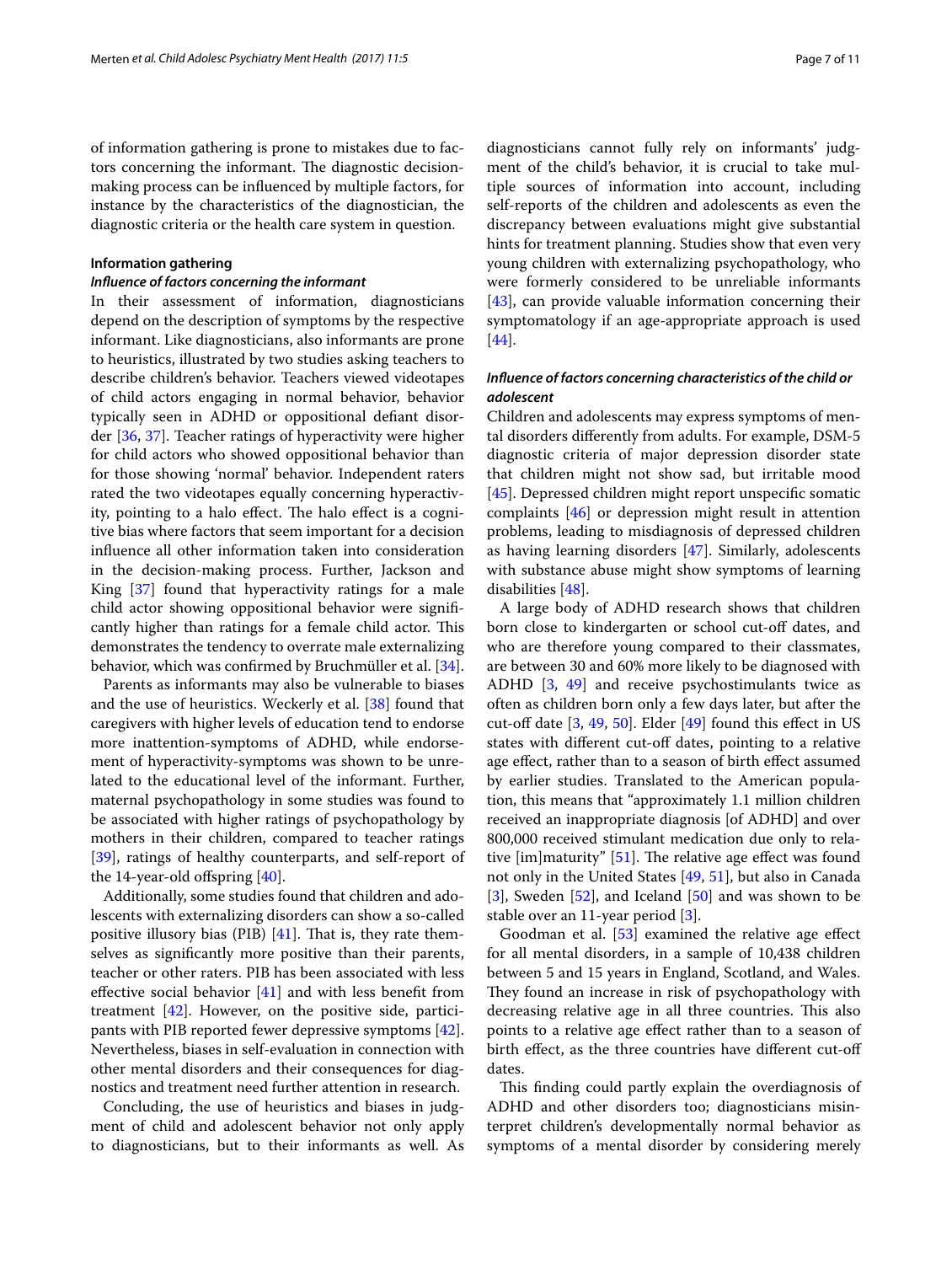children's numeric age, rather than their age in relation to the age of their peers.

In summary, it is vital that diagnosticians assessing children or adolescents are well trained in child development and symptom-expression in various age groups.

## **Decision‑making**

### *Influence of factors concerning the diagnostician*

As a reason for overdiagnosis, especially in the male version of the case-vignettes, Bruchmüller et al. [[34\]](#page-10-3), assume that the diagnostician's clinical judgment concerning ADHD is affected by heuristics. Rather than adhering strictly to diagnostic criteria, diagnosticians may base their judgments on principal similarities [[54\]](#page-10-23) or weigh the criteria differently. Studies on learning disorders [\[55](#page-10-24)], mania [\[20](#page-9-25), [56\]](#page-10-25), and agoraphobia [[57\]](#page-10-26) in children and adolescents also found that diagnosticians give more weight to criteria that seem more predominant for a certain diagnosis or overlook exclusion criteria which might be considered insignificant.

Besides the use of heuristics to determine if criteria are fulfilled, diagnosticians also interpret behavior as fulfilling criteria differently. After reviewing case vignettes of ADHD [\[58](#page-10-27)] or prepubertal mania [\[59\]](#page-10-28), the diagnoses of researchers and clinicians in the US and the UK differed according to their nationality, indicating a representative heuristic due to national diagnostic practice. Furthermore, the application of DSM or ICD, which are designed for flawless diagnoses of mental disorders by operationalizing each disorder in diagnostic criteria, showed low reliability in an international context. This indicates that diagnostic criteria are not operationalized sufficiently to guarantee flawless recognition of a disorder.

## *Influence of factors concerning diagnostic criteria*

Another factor possibly hindering a correct diagnosis is the overlapping of symptoms of two mental disorders. Three symptoms overlap between ADHD and BD. Considering the high comorbidity between these two disorders [[60\]](#page-10-29), an overdiagnosis due to overlapping symptoms is distinctly possible.

Milberger et al. [\[61](#page-10-30)] reevaluated cases with ADHD and comorbid BD diagnoses by subtracting shared symptoms. Additionally, they adjusted the required symptoms for a diagnosis to match the original criteria. Discarding overlapping symptoms resulted in a rejection of BD diagnosis in more than half of the cases in this sample. ADHD diagnosis remained even after the exclusion of overlapping BD symptoms. This points to an overdiagnosis of BD due to common symptoms with ADHD, since an ADHD diagnosis is not an exclusion criterion for BD.

In regard to exclusion criteria, the diagnostic criteria of ADHD also contain risks, since they lack an exclusion criterion due to medical conditions. Inclusion of such a criterion would be important, as studies show that medical conditions like sleep apnea can result in symptoms that resemble ADHD but will disappear if the medical condition is resolved [\[62](#page-10-31)]. These studies emphasize the importance of interpreting symptoms in the context of other disorders in order to correctly diagnose mental disorders.

Changes in the diagnostic systems DSM and ICD are another important factor concerning diagnostic criteria influencing diagnostics. For example, in DSM-5, Asperger's disorder was integrated into the broader category social communication disorder and the threshold for age of onset for ADHD was lowered. Such changes may present difficulties in research, as diagnoses now include patients with possibly different characteristics or formerly subdivided groups of patients are now under the same diagnosis. More importantly from the patient perspective, this might lead to problems regarding access to service and treatment [[63\]](#page-10-32).

### *Influence of factors concerning the health systems*

Literature also suggests intentional overdiagnosis due to health policy constraints.

As in many health care systems a diagnosis is required in order to access and reimburse treatment, intentional wrong coding in diagnosing mental disorders does occur in child and adolescent mental health services and can partly account for the overdiagnosis found in studies reevaluating earlier diagnoses. Clinicians might intend to ensure help for children with unclear or borderline symptoms or want to proceed with an evaluation without denying treatment when it is too early to render a diagnosis.

Because a diagnosis is required for the approval and reimbursement of interventions and treatment, clinicians in the study of Jensen and Weisz [[25\]](#page-9-18) were significantly more likely to assign just one diagnosis and significantly less likely to refrain from diagnoses for their inpatients compared to the results based on a structured interview. More distinct evidence was found in two studies using questionnaire surveys with pediatricians and child psychiatrists exploring the frequency and possible reasons for wrong coding. In the first study [[64](#page-10-33)], 58% of participants reported that in order to provide their patients with educational ascertainment support, they had given an ASD diagnosis although they were not sure if the diagnosis was appropriate. Only four participants reported doing so although they knew for certain that the child did not have ASD. In the second study [[65](#page-10-34)], 2/3 of the participants reported intentional wrong coding due to diagnostic uncertainty, inadequate diagnostic criteria, or economic issues.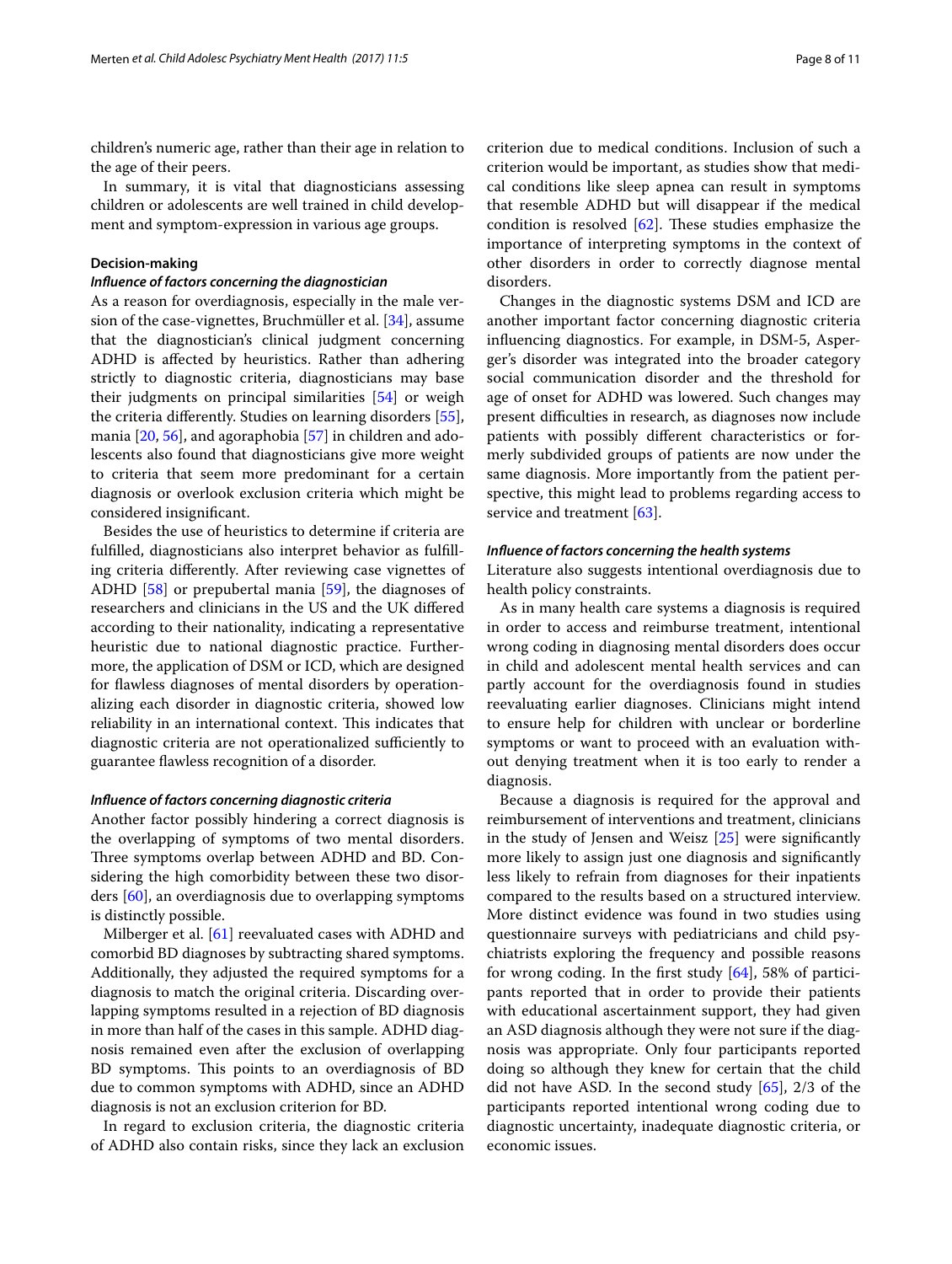## **Implications for daily practice and further research**

Although rarely researched, first indications of overdiagnosis of child and adolescent mental disorders are evident. Especially the study of Bruchmüller et al. [[34](#page-10-3)] provides strong evidence for overdiagnosis in ADHD. To qualify the results, the generalization of the study must be questioned, as only German psychotherapists were included. Further, the ecological validity is questionable, as diagnosing case vignettes may lack the feeling of responsibility of a real diagnostic situation, also not allowing therapists to further inquire about diagnostically relevant behaviors. On the other hand, using case vignettes which clearly state or exclude certain diagnostic criteria should have facilitated the decision making process as case vignettes control for variance in the process of data gathering.

However, the evidence base is too weak to draw definite conclusions about the extent of overdiagnosis in children and adolescents. To assess the degree of overdiagnosis in daily practice, more research with study designs that contrast false-positive with false-negative diagnoses is needed. Nevertheless, research points to different factors that may lead to mistakes in the diagnostic process, providing starting points for the improvement of diagnostic quality. The most important factor seems to be low interrater reliability for mental disorders in everyday clinical routine, due to heuristics and insufficient application of diagnostic criteria.

One study showed that only 1/4 of pediatricians report relying on DSM criteria [\[66](#page-10-35)] although diagnostics based on established criteria is associated with more accurate diagnoses than decisions based on professional judgment [[55\]](#page-10-24). Hence, in order to reduce misdiagnosis due to insufficient use of diagnostic criteria, one could argue based on these results that the use of clinical interviews as the gold-standard in diagnosing mental disorders [[67\]](#page-10-36) should be more clearly promoted in the training of pediatricians, if the respective health care systems allow pediatricians to diagnose and treat mental disorders. In some countries, only mental health specialists are allowed to treat and diagnose mental disorders. Dalsgaard et al. [[68](#page-10-37)] found no relative age effect in a sample of 416,744 Danish children. Their conclusion was that the risk of diagnosing children of relative young age is lower if only specialists are allowed to diagnose ADHD, as is the case in Denmark. The study by Abikoff et al. [[36\]](#page-10-5) also points to the importance of expertise in gathering information for diagnostic decisions, as the halo effect in teacher ratings of hyperactivity was found only in regular, not in special education teachers. Still, research showed that also experts like child and adolescent psychotherapists and psychiatrists overdiagnose ADHD [[34\]](#page-10-3). Nevertheless, most studies suggest that expertise at least reduces the risk of diagnostic mistakes in dealing with externalizing disorders. Therefore, special and continuing education for those diagnosing mental disorders in children and adolescence is needed.

Health policy regulations can substantially impact diagnostic quality since they can assure that only trained practitioners using standardized procedures can diagnose mental disorders in order to reduce the risk of misdiagnoses. Further, health policy has a substantial impact on treatment options, as is shown in two studies exploring the influence of prescription monitoring [\[69](#page-10-38)] and drug insurance programs [[70\]](#page-10-39) on the magnitude of psychostimulant use. Hence, future studies should compare the effect of different health care systems internationally and explore the effects of changes in these systems in order to identify characteristics that might contribute to better diagnoses and lead to more valid and careful handling of mental disorders. In an ideal world, health policy should enable practitioners to diagnose a certain disorder unaffected from financial or political aspects, ensuring each person in need access to service and treatment.

Additionally, diagnostic criteria in standardized assessment procedures themselves are partly imprecise. The relative age effect reveals that children born just before the cut-off date for schooling can fulfill the diagnostic criteria for ADHD and would seem to benefit from medication, although their behavior might be part of a normal course of neurodevelopment taking place in a different environment compared to their same-age peers, who remain in kindergarten a year longer. Beside this evidence for low validity of diagnostic criteria, at least in the case of ADHD, it is evident that diagnostic criteria are not reliable enough, as even trained clinicians interpret same symptoms differently [[58\]](#page-10-27).

Consequentially, new ways for the classification of mental disorders are currently under consideration. The research domain criteria framework introduced by the NIMH [[71\]](#page-10-40) attempts to classify mental disorders as disorders of brain circuits, including data from clinical neuroscience to the clinical symptoms. The cognitive behavior model by Hofmann [\[72\]](#page-10-41) rejects the idea of mental disorders as specific latent disease entities. Instead it "classifies mental disorders using a complex casual network perspective" [\[72\]](#page-10-41). Thus, both frameworks avoid classification problems due to misinterpretation of observed behavior that meets the criteria of different disorders.

# **Conclusion**

While there is little research concerning overdiagnosis of child and adolescent mental disorders, first studies point to misdiagnosis of several mental disorders. Unintended overdiagnosis can occur due to use of heuristics, disregarding differential causes of observed behavior,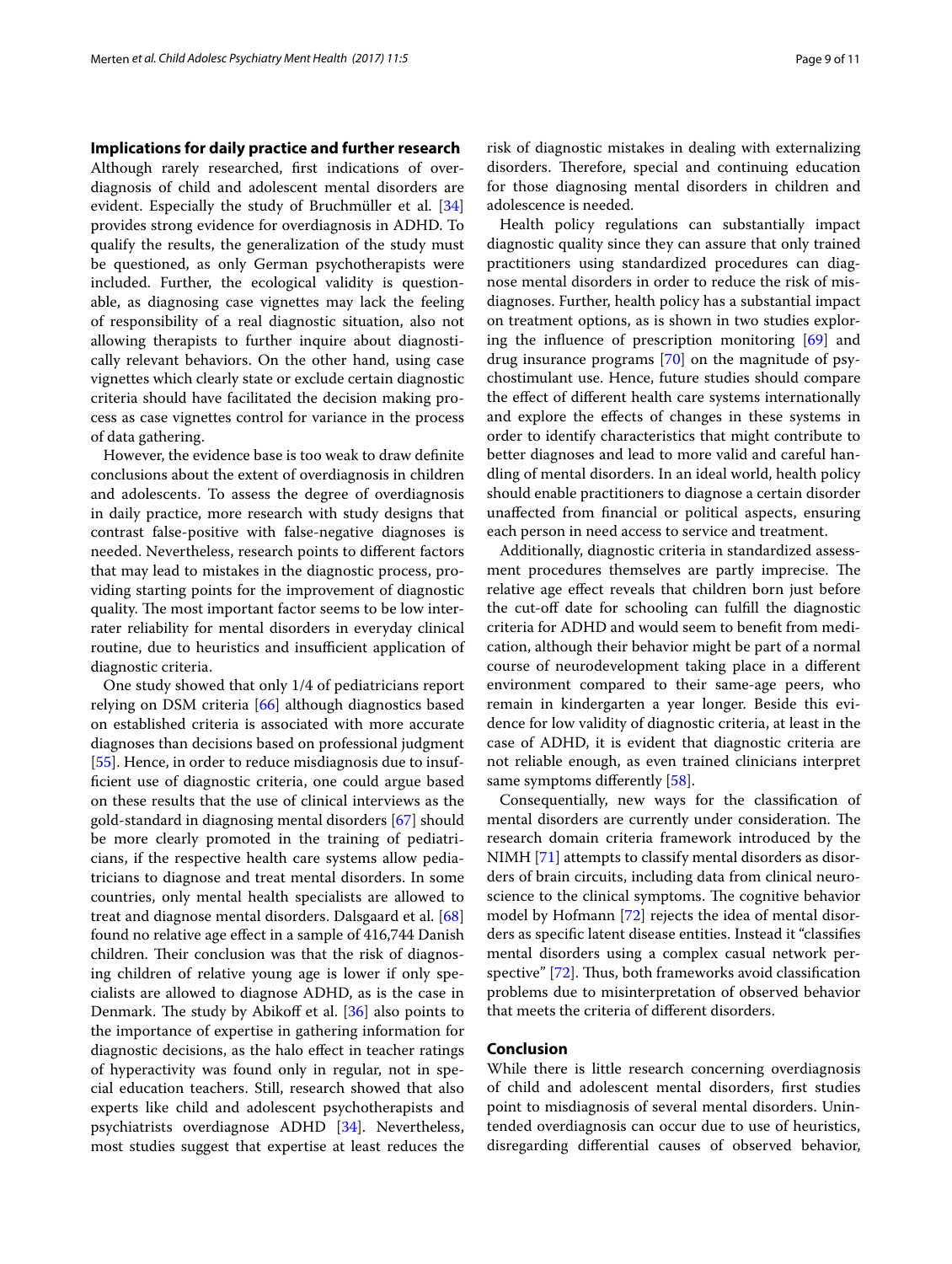misleading endorsement of symptoms by caregivers, or differential interpretation of diagnostic criteria by examiners.

To resolve this problem and to ascertain that children and adolescents are not harmed by unnecessary (medication-) treatment, clinicians diagnosing mental disorders are encouraged to use semi-structured clinical interviews and should actively participate in continuous education regarding latest findings in research, while diagnostic criteria must undergo constant evaluation in order to meet the latest state of scientific knowledge.

#### **Abbreviations**

ADHD: attention-deficit/hyperactivity disorder; ASD: autism spectrum disorder; BD: bipolar disorder; DSM: Diagnostic and Statistical Manual of Mental Disorders; ICD: International Classification of Diseases; PIB: positive illusory bias.

#### **Authors' contributions**

EM and SS made substantial contributions to the conception and design of the review. EM wrote the manuscript. All authors were involved in revising it critically for important intellectual content. All authors read and approved the final manuscript.

#### **Author details**

<sup>1</sup> Department of Clinical Child and Adolescent Psychology of the Faculty of Psychology, Ruhr-Universität Bochum, Massenbergstraße 9-13, 44787 Bochum, Germany.<sup>2</sup> Department of Clinical Psychology and Psychotherapy of the Faculty of Psychology, Ruhr-Universität Bochum, Massenbergstraße 9-13, 44787 Bochum, Germany.

#### **Acknowledgements**

We would like to thank Helen Copeland-Vollrath for editing this manuscript. We acknowledge support by the Open Access Publication Funds of the Ruhr-Universität Bochum.

#### **Competing interests**

SS and JM are authors of the Kinder-DIPS, Diagnostisches Interview bei psychischen Störungen im Kindes- und Jugendalter from which they receive royalties.

Received: 12 July 2016 Accepted: 11 December 2016 Published online: 17 January 2017

#### **References**

- <span id="page-9-0"></span>1. Grobe TG, Blitzer EM, Schwartz FW. BARMER GEK Arztreport 2013. Schriftreihe zur Gesundheitsanalyse. 2013;18:160–73.
- <span id="page-9-1"></span>2. Moreno C, Laje G, Blanco C, Jiang H, Schmidt AB, Olfson M. National trends in the outpatient diagnosis and treatment of bipolar disorder in youth. Arch Gen Psychiatry. 2007;64(9):1032–9.
- <span id="page-9-2"></span>3. Morrow RL, Garland J, Wright JM, Maclure M, Taylor S, Dormuth CR. Influence of relative age on diagnosis and treatment of attention-deficit/ hyperactivity disorder in children. Can Med Assoc J. 2012;184(7):755–62.
- <span id="page-9-3"></span>4. Newshaffer CJ, Falb MD, Gurney JG. National autism prevalence trends from United States special education data. Pediatrics. 2005;115(3):277–82.
- <span id="page-9-4"></span>5. Bokhari F, Mayes R, Scheffler RM. An analysis of the significant variation in psychostimulant use across the US. Pharmacoepidemiol Drug Saf. 2005;14(4):267–75.
- <span id="page-9-5"></span>6. LeFever GB, Dawson KV, Morrow AL. The extent of drug therapy for attention deficit-hyperactivity disorder among children in public schools. Am J Public Health. 1999;89(9):1359–64.
- <span id="page-9-6"></span>7. Angold A, Erkanli A, Egger H, Costello EJ. Stimulant treatment for children: a community perspective. J Am Acad Child Adolesc Psychiatry. 2000;39(8):975–84.
- <span id="page-9-7"></span>8. Wing L, Potter D. The epidemiology of autistic spectrum disorders: is the prevalence rising? Mental Retard Dev Disabil Res Rev. 2002;8(3):151–61.
- <span id="page-9-8"></span>9. Maughan B, Iervolino AC, Collishaw S. Time trends in child and adolescent mental disoders. Curr Opin Psychiatry. 2005;18:381–5.
- <span id="page-9-9"></span>10. Barkmann C, Schulte-Markwort M. Prevalence of emotional and behavioral disorders in German children and adolescents: a meta-analysis. J Epidemiol Community Health. 2012;66:194–203.
- 11. Costello EJ, Erkanli A, Angold A. Is there an epidemic of child or adolescent depression? J Child Psychol Psychiatry. 2006;47(12):1263–71.
- <span id="page-9-10"></span>12. Erskine HE, Ferrari AJ, Nelson P, et al. Research review: epidemiological modelling of attention-deficit/hyperactivity disorder and conduct disorder for the Global Burden of Disease Study 2010. J Child Psychol Psychiatry. 2013;54(12):1263–74.
- <span id="page-9-11"></span>13. World Health Organization. The world health report 2001—mental health: new understanding, new hope. Geneva: World Health Organization; 2001.
- <span id="page-9-12"></span>14. Faraone SV, Sergeant J, Gillberg C, Biederman J. The worldwide prevalence of ADHD: is it an American condition? World Psychiatry. 2003;2(2):104–13.
- 15. Thomas R, Mitchell GK, Batstra L. Attention-deficit/hyperactivity disorder: are we helping or harming? Br Med J. 2013;347:f6172.
- <span id="page-9-13"></span>16. Vande Voort JL, He J-P, Jameson ND, Merikangas KR. Impact of the DSM-5 attention-deficit/hyperactivity disorder age-of-onset criterion in the US adolescent population. J Am Acad Child Adolesc Psychiatry. 2014;53(7):736–44.
- <span id="page-9-14"></span>17. Sciutto MJ, Eisenberg M. Evaluating the evidence for and against the overdiagnosis of ADHD. J Atten Disord. 2007;11:106–13.
- <span id="page-9-15"></span>18. Krasa NR, Tolbert HA. Adolescent bipolar disorder: a nine-year experience. J Affect Disord. 1994;30(3):175–84.
- <span id="page-9-23"></span>19. McClellan JM, Werry JS, Ham M. A follow-up study of early onset psychosis: comparison between outcome diagnoses of schizophrenia, mood disorders, and personality disorders. J Autism Dev Disord. 1993;23(2):243–62.
- <span id="page-9-25"></span>20. Pogge DL, Wayland-Smith D, Zaccario M, Borgaro S, Stokes J, Harvey PD. Diagnosis of manic episodes in adolescent inpatients: structured diagnostic procedures compared to clinical chart diagnoses. Psychiatry Res. 2001;101(1):47–54.
- <span id="page-9-26"></span>21. Safer DJ. An outpatient/inpatient comparison of child psychiatric diagnosis. Am J Orthopsychiatry. 1995;65(2):298–303.
- <span id="page-9-20"></span>22. Vitiello B, Malone R, Buschle PR, Delaney MA, Behar D. Reliability of DSM-III diagnoses of hospitalized children. Hosp Community Psychiatry. 1990;41(1):63–7.
- <span id="page-9-16"></span>23. Werry JS, McClellan JM, Chard L. Childhood and adolescent schizophrenic, bipolar, and schizoaffective disorders—a clinical and outcome study. J Am Acad Child Adolesc Psychiatry. 1991;30(3):457–65.
- <span id="page-9-17"></span>24. Ezpeleta L, de la Osa N, Domenech JM, Navarro JB, Losilla JM, Judez J. Diagnostic agreement between clinicians and the diagnostic interview for children and adolescents—DICA-R—in an outpatient sample. J Child Psychol and Psychiatry. 1997;38(4):431–40.
- <span id="page-9-18"></span>25. Jensen AL, Weisz JR. Assessing match and mismatch between practitioner-generated and standardized interview-generated diagnoses for clinic-referred children and adolescents. J Consult Clin Psychol. 2002;70(1):158–68.
- <span id="page-9-19"></span>26. Chilakamarri JK, Filkowski MM, Ghaemi SN. Misdiagnosis of bipolar disorder in children and adolescents: a comparison with ADHD and major depressive disorder. Ann Clin Psychiatry. 2011;23(1):25–9.
- <span id="page-9-22"></span>27. Cotugno AJ. The diagnosis of attention-deficit hyperactivity disorder (ADHD) in community-mental-health-centers—where and when. Psychol Sch. 1993;30(4):338–44.
- <span id="page-9-21"></span>28. Lewczyk CM, Garland AF, Hurlburt MS, Gearity J, Hough RL. Comparing DISC-IV and clinician diagnoses among youths receiving public mental health services. J Am Acad Child Adolesc Psychiatry. 2003;42(3):349–56.
- <span id="page-9-24"></span>29. McKenna K, Gordon CT, Lenane M, Kaysen D, Fahey K, Rapoport JL. Looking for childhood-onset schizophrenia—the 1st 71 cases screened. J Am Acad Child Adolesc Psychiatry. 1994;33(5):636–44.
- <span id="page-9-27"></span>30. Sevin JA, Bowers-Stephens C, Crafton CG. Psychiatric disorders in adolescents with developmental disabilities: longitudinal data on diagnostic disagreement in 150 clients. Child Psychiatry Hum Dev. 2003;34(2):147–63.